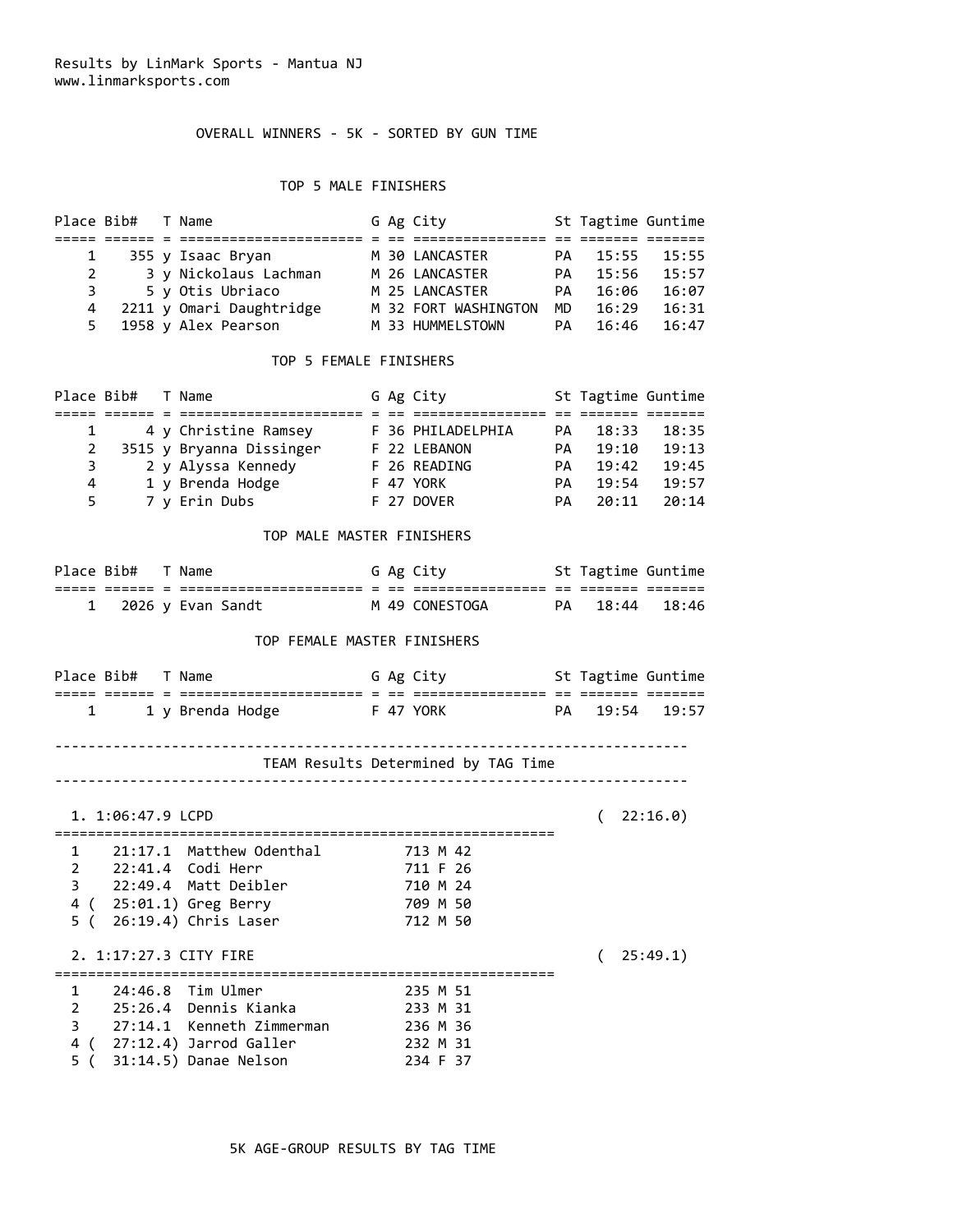MALE AGE GROUP: 9 - 12 (3 WINNERS)

|             |       | Place O'All Bib# T Name |                              |  | G Age City         |           | Sta Guntime Tagtime |         |
|-------------|-------|-------------------------|------------------------------|--|--------------------|-----------|---------------------|---------|
|             |       |                         |                              |  |                    |           |                     |         |
|             | 1 87  |                         | 2484 y Timothy Hambright     |  | M 11 DENVER        | <b>PA</b> | 22:32.7             | 22:31.2 |
| $2^{\circ}$ |       |                         | 111 3592 y Trenton Underwood |  | M 9 NEW PROVID PA  |           | 23:23.8             | 23:15.2 |
|             | 3 118 |                         | 3559 y Max Wiggins           |  | M 12 NEW PROVID PA |           | 24:08.3             | 23:23.6 |
| 4           | 136   |                         | 620 y Joshua Reinford        |  | M 10 SMOKETOWN PA  |           | 24:11.4             | 23:44.4 |
|             | 5 157 |                         | 2336 y Evan Noll             |  | M 10 CONESTOGA PA  |           | 24:41.8             | 24:07.1 |

FEMALE AGE GROUP: 9 - 12 (3 WINNERS)

|    | Place O'All Bib# |  | T Name                 |  | G Age City        |           | Sta Guntime Tagtime |                     |
|----|------------------|--|------------------------|--|-------------------|-----------|---------------------|---------------------|
|    |                  |  |                        |  |                   |           |                     |                     |
|    | 94               |  | 2148 y Morgan Wright   |  | F 12 STRASBURG PA |           | 22:45.8             | 22:43.2             |
| 2  | 109              |  | 237 y Maisy Lapp       |  | F 12 LANCASTER PA |           | 23:19.0             | 23:13.7             |
| 3  | 190              |  | 1508 y Brooke Ruth     |  | F 10 LITITZ       | PA        | 26:28.3             | 24:41.9             |
| 4  | 192              |  | 3548 y MacYn Fogleman  |  | F 12 LANCASTER    | <b>PA</b> | 25:52.5             | 24:43.7             |
| 5. | 396              |  | 2074 y Annie Starliper |  | F 12 LANCASTER PA |           |                     | $28:46.4$ $27:23.0$ |

MALE AGE GROUP: 13 - 15 (3 WINNERS)

|    |          | Place O'All Bib# T Name |                          |  | G Age City         |    | Sta Guntime Tagtime |         |
|----|----------|-------------------------|--------------------------|--|--------------------|----|---------------------|---------|
|    |          |                         |                          |  |                    |    |                     |         |
|    |          |                         | 1 20 702 y Emerson Long  |  | M 13 LANDISVILL PA |    | 19:33.8             | 19:30.9 |
|    | -26      |                         | 2485 y Tyler Hambright   |  | M 14 DENVER        | PA | 19:53.7             | 19:46.7 |
|    | -29      |                         | 2536 y Theron Plumb      |  | M 15 LANCASTER PA  |    | 20:28.3             | 20:01.5 |
|    | -33<br>4 |                         | 2081 y Bennett Stoltzfus |  | M 15 LANCASTER PA  |    | 20:19.4             | 20:14.6 |
| 5. |          |                         | 36 2517 y Carlos Medina  |  | M 14 LANCASTER PA  |    | 20:40.5             | 20:29.4 |

FEMALE AGE GROUP: 13 - 15 (3 WINNERS)

|   | Place O'All Bib# |  | T Name                 |  | G Age City         | Sta Guntime Tagtime |         |
|---|------------------|--|------------------------|--|--------------------|---------------------|---------|
|   |                  |  |                        |  |                    |                     |         |
|   | 86               |  | 2040 y Ella Sheaffer   |  | F 15 LANCASTER PA  | 22:41.7             | 22:31.1 |
| 2 | 107              |  | 469 y Sabrina Hess     |  | F 13 LANCASTER PA  | 24:25.4             | 23:07.6 |
| 3 | 159              |  | 988 y Carly Anderson   |  | F 13 NEW HOLLAN PA | 24:27.2             | 24:10.8 |
| 4 | 278              |  | 2456 y Rebecca Crowley |  | F 14 LANCASTER PA  | 26:15.4             | 26:00.9 |
| 5 | 307              |  | 1798 y Abby Herbert    |  | F 15 LANCASTER PA  | 26:53.9             | 26:22.0 |

MALE AGE GROUP: 16 - 18 (3 WINNERS)

|    | Place O'All Bib# |  | T Name                   |  | G Age City         |    | Sta Guntime Tagtime |         |
|----|------------------|--|--------------------------|--|--------------------|----|---------------------|---------|
|    |                  |  |                          |  |                    |    |                     |         |
|    | 18               |  | 1698 y Jason Den Bleyker |  | M 18 MOUNTVILLE PA |    | 19:27.0             | 19:25.5 |
|    | -25              |  | 1494 y Jonathan Martin   |  | M 16 LITITZ        | PA | 19:51.0             | 19:46.7 |
| 3. | 42               |  | 2042 y Peyton Sheaffer   |  | M 17 LANCASTER PA  |    | 20:59.7             | 20:49.2 |
| 4  | 60               |  | 989 y Tyler Anderson     |  | M 17 NEW HOLLAN PA |    | 22:01.1             | 21:40.1 |
| 5. | 64               |  | 518 y Tahir Bhaila       |  | M 16 LITITZ        | PA | 21:54.7             | 21:46.7 |

FEMALE AGE GROUP: 16 - 18 (3 WINNERS)

|   |          | Place O'All Bib# T Name |                           |  | G Age City         | Sta Guntime Tagtime |                     |
|---|----------|-------------------------|---------------------------|--|--------------------|---------------------|---------------------|
|   |          |                         |                           |  |                    |                     |                     |
|   | 1 72     |                         | 3504 y Anabelle Lapp      |  | F 17 LANCASTER PA  |                     | $22:09.2$ $22:04.1$ |
| 2 | 98       |                         | 1993 y Lillian Reynolds   |  | F 17 LANCASTER PA  | 23:11.3             | 22:47.4             |
|   | 246<br>3 |                         | 604 y Christina Hostetter |  | F 18 LANCASTER PA  | 25:42.0             | 25:31.3             |
|   | 4 254    |                         | 349 y Kristen McEvoy      |  | F 17 ELIZABETHT PA | 26:03.5             | 25:41.5             |
|   | 5 306    |                         | 2411 y Tara Wehibe        |  | F 16 LANCASTER PA  | 27:46.3             | 26:21.5             |

MALE AGE GROUP: 19 - 24 (3 WINNERS)

Place O'All Bib# T Name Tagtime G Age City Sta Guntime Tagtime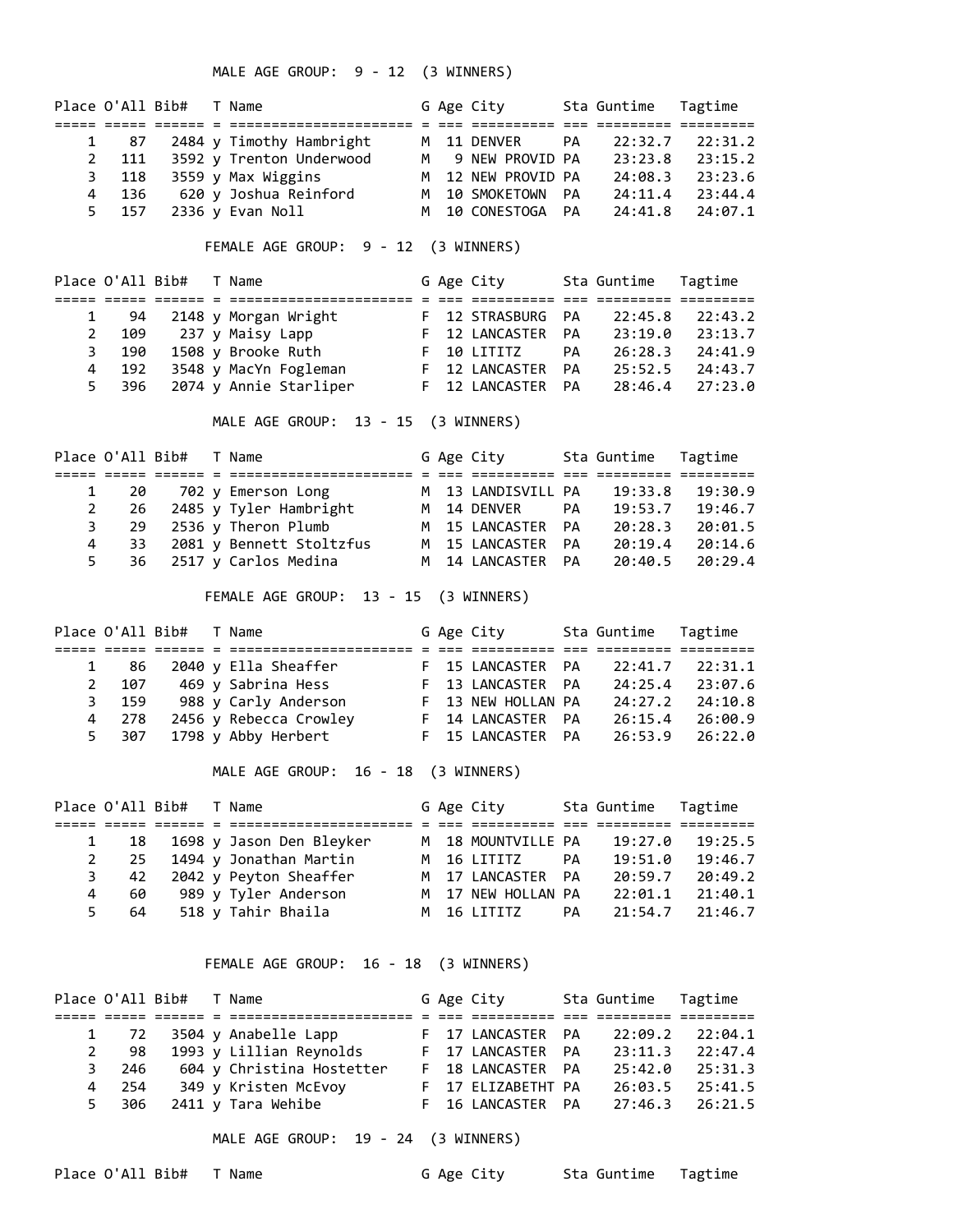|                | ===== =====                     |  |                                                                                                                                                     |                |                                |    |                          |         |
|----------------|---------------------------------|--|-----------------------------------------------------------------------------------------------------------------------------------------------------|----------------|--------------------------------|----|--------------------------|---------|
| 1              | 8                               |  | 2372 y Andrew Sellers                                                                                                                               |                | M 22 LANCASTER                 | PA | 18:27.4                  | 18:25.6 |
| $\overline{2}$ | 27                              |  | 1813 y David Hinnenkamp M 24 LANCASTER                                                                                                              |                |                                | PA | 20:06.8                  | 19:53.4 |
|                |                                 |  |                                                                                                                                                     |                |                                |    |                          |         |
| 3              | 48                              |  | 2366 y Alex Rodriguez                                                                                                                               |                | M 23 LANCASTER                 | PA | 21:18.7                  | 21:14.6 |
| 4              | 63                              |  | 1476 y Jackson Corrigan M 24 LITITZ                                                                                                                 |                |                                | PA | 22:12.9                  | 21:42.8 |
| 5              | 95                              |  | 710 y Matt Deibler                                                                                                                                  |                | M 24 MOUNT JOY                 | PA | 22:49.4                  | 22:43.5 |
|                |                                 |  | FEMALE AGE GROUP: 19 - 24 (3 WINNERS)                                                                                                               |                |                                |    |                          |         |
|                | Place O'All Bib#                |  | T Name                                                                                                                                              |                | G Age City                     |    | Sta Guntime              | Tagtime |
| 1              | 52                              |  | 2424 y Jessica Wojnicki                                                                                                                             |                | F 22 LANCASTER                 | PA | 21:35.4                  | 21:31.3 |
|                |                                 |  |                                                                                                                                                     |                |                                |    |                          |         |
| $\overline{2}$ | 77                              |  | 1534 y Beccah Hendrickson F 24 LANCASTER                                                                                                            |                |                                | PA | 22:18.6                  | 22:12.0 |
| 3              | 128                             |  | 1763 y Camille Gonzalez F 24 LANCASTER PA 23:49.7<br>2495 y Cierra King F 22 COCHRANVIL PA 25:34.7<br>25 Jacqueline Boben F 19 LANCASTER PA 25:07.0 |                |                                |    |                          | 23:35.7 |
| $\overline{4}$ | 206                             |  | Cierra King<br>Jacqueline Boben F 19 LANCASTER                                                                                                      |                |                                |    |                          | 25:01.6 |
| 5              | 207                             |  |                                                                                                                                                     |                |                                |    |                          | 25:01.7 |
|                |                                 |  | MALE AGE GROUP: 25 - 29 (3 WINNERS)                                                                                                                 |                |                                |    |                          |         |
|                | Place O'All Bib#                |  | T Name<br>anan soon oosaa a aanannoonannoonana a oo aanannoo                                                                                        |                | G Age City                     |    | Sta Guntime              | Tagtime |
| 1              | 14                              |  | 3543 y Ryan Liscinski                                                                                                                               |                | M 28 ELIZABETHT PA             |    | 19:09.8                  | 19:07.9 |
| $\overline{2}$ | 19                              |  | 18 y Adam Wolter                                                                                                                                    |                |                                | PA | 19:31.0                  | 19:29.1 |
| 3              | 22                              |  | 356 y Samuel Dever                                                                                                                                  |                | M 29 LANCASTER<br>M 25 READING | PA | 19:42.9                  | 19:39.8 |
|                |                                 |  | 1961 y Luke Peterson M 26 LANCASTER                                                                                                                 |                |                                |    | 19:45.0                  |         |
| 4              | 23                              |  |                                                                                                                                                     |                |                                | PA |                          | 19:41.3 |
| 5              | 35                              |  | 2016 y Damien Ruiz                                                                                                                                  |                | M 28 LANCASTER                 | PA | 20:26.2                  | 20:24.2 |
|                |                                 |  | FEMALE AGE GROUP: 25 - 29 (3 WINNERS)                                                                                                               |                |                                |    |                          |         |
|                | Place O'All Bib#                |  | T Name                                                                                                                                              |                | G Age City Sta Guntime         |    |                          | Tagtime |
| 1              | 58                              |  | 1323 y Kellsey Wagman                                                                                                                               |                | <b>F</b> 28 YORK               | PA | 22:01.2                  | 21:37.7 |
| $\overline{2}$ | 76                              |  | 1537 y Corinne Lillis                                                                                                                               |                | F 26 LANCASTER                 | PA | 22:16.1                  | 22:09.9 |
|                | 79                              |  |                                                                                                                                                     |                |                                |    | 22:16.5                  |         |
| 3              |                                 |  | 252 y Tasha Nankerville     F  28 LITITZ                                                                                                            |                |                                | PA |                          | 22:12.1 |
| 4              | 91                              |  | 711 y Codi Herr                                                                                                                                     |                | F 26 LANCASTER                 |    | PA 22:41.4               | 22:34.8 |
| 5              | 140                             |  | 75 y Claire Lutz                 F   27 LANCASTER                                                                                                   |                |                                | PA | 24:37.6                  | 23:48.8 |
|                |                                 |  | MALE AGE GROUP: 30 - 34 (3 WINNERS)                                                                                                                 |                |                                |    |                          |         |
|                | Place O'All Bib#<br>===== ===== |  | T Name                                                                                                                                              |                | G Age City                     |    | Sta Guntime              | Tagtime |
| 1              | 6                               |  | 2661 y Matthew Prebula                                                                                                                              |                | M 32 LANCASTER                 | PA | 17:54.7                  | 17:53.1 |
| $\overline{2}$ | 39                              |  | 74 y Andrew Lutz                                                                                                                                    |                | M 31 LANCASTER                 | PA | 20:42.6                  | 20:40.1 |
|                |                                 |  |                                                                                                                                                     |                |                                |    |                          |         |
| 3              | 40                              |  | 2340 y Richard Pabon                                                                                                                                |                | M 32 LANCASTER                 | PA | 20:48.8                  | 20:47.0 |
| 4              | 44                              |  | 2392 y Nate Tagg                                                                                                                                    |                | M 33 LANCASTER                 | PA | 21:01.7                  | 20:58.1 |
| 5              | 54                              |  | 1233 y Alex Brenner                                                                                                                                 | M <sub>1</sub> | 30 LANCASTER                   | PA | 21:36.3                  | 21:34.7 |
|                |                                 |  | FEMALE AGE GROUP: 30 - 34 (3 WINNERS)                                                                                                               |                |                                |    |                          |         |
|                | Place O'All Bib#                |  | T Name                                                                                                                                              |                | G Age City                     |    | Sta Guntime              | Tagtime |
| 1              | 37                              |  | 1154 y Erin Shenk                                                                                                                                   |                | F 31 LITITZ                    | PA | 20:37.9                  | 20:33.3 |
| $\overline{2}$ | 75                              |  | 2370 y Madelyn Saunders                                                                                                                             |                | F 31 LANCASTER                 | PA | 22:11.2                  | 22:08.2 |
| 3              | 110                             |  | 1022 y Bliss Strauss                                                                                                                                |                | F 31 LITITZ                    |    | PA 22:11.2<br>PA 23:20.5 | 23:13.8 |
| 4              |                                 |  |                                                                                                                                                     |                |                                |    | PA 26:53.5               |         |
|                | 183                             |  | 106 y Margaret Folk                                                                                                                                 |                | F 33 LANCASTER                 |    |                          | 24:32.3 |
| 5              | 204                             |  | 942 y Bernice Carr                                                                                                                                  | F              | 33 YORK                        | PA | 25:01.0                  | 24:56.6 |
|                |                                 |  | MALE AGE GROUP: 35 - 39 (3 WINNERS)                                                                                                                 |                |                                |    |                          |         |
|                | Place O'All Bib#                |  | T Name                                                                                                                                              |                | G Age City                     |    | Sta Guntime              | Tagtime |
| $\mathbf{1}$   | $\overline{7}$                  |  | 2012 y Scott Roth                                                                                                                                   |                | M 35 LANCASTER PA              |    | 18:24.6                  | 18:22.1 |
| $2^{\circ}$    | 11                              |  | 2669 y Yancy Maranan                                                                                                                                |                | M 36 LANCASTER PA              |    | 18:52.2                  | 18:49.3 |
|                |                                 |  |                                                                                                                                                     |                |                                |    |                          |         |

3 13 2218 y Chris Dupkanick M 38 LANCASTER PA 19:18.7 19:06.0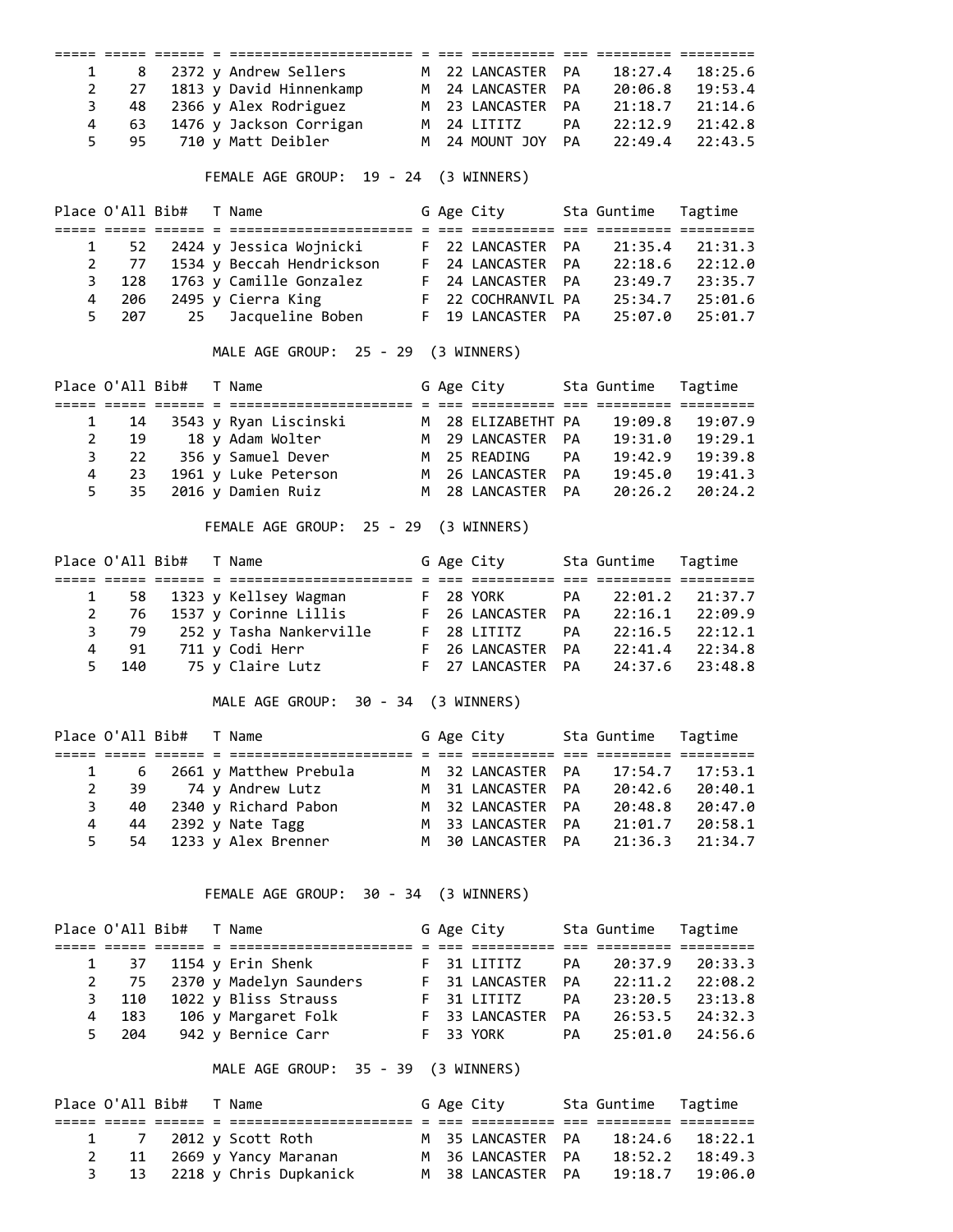|  | 30   2632 y John Walton    |  |  | M 37 LANCASTER PA 20:11.8 20:09.6 |  |
|--|----------------------------|--|--|-----------------------------------|--|
|  | 5 38 196 y Brandon Hershey |  |  | M 36 LANCASTER PA 21:00.9 20:40.0 |  |

FEMALE AGE GROUP: 35 - 39 (3 WINNERS)

|   | Place O'All Bib# |  | T Name                     |  | G Age City         | Sta Guntime Tagtime |         |
|---|------------------|--|----------------------------|--|--------------------|---------------------|---------|
|   |                  |  |                            |  |                    |                     |         |
|   | 32               |  | 1432 y Shauna Mugavero     |  | F 37 LANCASTER PA  | 20:15.7             | 20:12.2 |
| 2 | 49               |  | 850 y Maureen Peralta      |  | F 36 LANCASTER PA  | 21:26.0             | 21:21.5 |
| 3 | 119              |  | 3508 y Brandi Sollenberger |  | F 35 LANDISVILL PA | 23:33.3             | 23:24.2 |
| 4 | 149              |  | 908 y Kasia Matyniak       |  | F 39 NEW CUMBER PA | 24:14.4             | 23:58.8 |
|   | 5 239            |  | 2608 y Darby Horner        |  | F 39 LANCASTER PA  | 25:35.7             | 25:24.4 |

MALE AGE GROUP: 40 - 44 (3 WINNERS)

|    | Place O'All Bib# |  | T Name                    |  | G Age City        |           | Sta Guntime Tagtime |         |
|----|------------------|--|---------------------------|--|-------------------|-----------|---------------------|---------|
|    |                  |  |                           |  |                   |           |                     |         |
|    |                  |  | 1 12 1533 y Jere Gish     |  | M 44 HERSHEY      | PA        | 19:07.9             | 19:05.6 |
|    | 43               |  | 1280 y Andy Osika         |  | M 43 LANCASTER PA |           | 21:09.2             | 20:54.4 |
| 3  |                  |  | 46 713 y Matthew Odenthal |  | M 42 LANCASTER PA |           | 21:17.1             | 21:12.7 |
| 4  | 66               |  | 1015 y Douglas Reiser     |  | M 42 EPHRATA      | PA        | 22:15.9             | 21:51.6 |
| 5. | -89              |  | 3551 y Benjamin Snell     |  | M 44 LANCASTER    | <b>PA</b> | 22:38.7             | 22:31.7 |

FEMALE AGE GROUP: 40 - 44 (3 WINNERS)

|             |     | Place O'All Bib# T Name |                                  |  | G Age City        |           | Sta Guntime Tagtime |         |
|-------------|-----|-------------------------|----------------------------------|--|-------------------|-----------|---------------------|---------|
|             |     |                         |                                  |  |                   |           |                     |         |
|             |     |                         | 1 84 2526 y Bethany Nadu         |  | F 44 LANCASTER PA |           | 22:37.5             | 22:30.2 |
| $2^{\circ}$ |     |                         | 129 1300 y Michelle Blake        |  | F 42 COLUMBIA     | <b>PA</b> | 23:45.0             | 23:36.1 |
|             |     |                         | 3 172 1313 y Jean Kilheffer Hess |  | F 44 COLUMBIA     | <b>PA</b> | 24:28.0             | 24:22.8 |
| 4           | 369 |                         | 2552 y Deborah Siegrist          |  | F 44 LANCASTER    | <b>PA</b> | 28:25.2             | 27:09.2 |
|             |     |                         | 5 372 516 y Kauser Bhaila        |  | F 41 LITITZ       | <b>PA</b> | 27:31.3             | 27:10.9 |

MALE AGE GROUP: 45 - 49 (3 WINNERS)

|   |       | Place O'All Bib# T Name |                       |  | G Age City        |    | Sta Guntime Tagtime |         |
|---|-------|-------------------------|-----------------------|--|-------------------|----|---------------------|---------|
|   |       |                         |                       |  |                   |    |                     |         |
|   | 10    |                         | 2026 y Evan Sandt     |  | M 49 CONESTOGA PA |    | 18:46.0             | 18:43.7 |
|   | 83    |                         | 758 y Ryan Schlinkman |  | M 45 EPHRATA      | PA | 22:47.3             | 22:21.2 |
|   | 3 96  |                         | 2330 y James Ndungu   |  | M 45 LANCASTER PA |    | 22:48.7             | 22:46.5 |
| 4 | 108   |                         | 785 y Lon Flaud Jr    |  | M 46 LANCASTER PA |    | 23:19.7             | 23:12.5 |
|   | 5 121 |                         | 1908 y Michael Mero   |  | M 46 LANCASTER PA |    | 24:07.0             | 23:28.4 |

FEMALE AGE GROUP: 45 - 49 (3 WINNERS)

| Place O'All Bib# |  | T Name                    |  | G Age City         | Sta Guntime Tagtime |         |
|------------------|--|---------------------------|--|--------------------|---------------------|---------|
|                  |  |                           |  |                    |                     |         |
| 141              |  | 1690 Chauntez Daniels     |  | F 48 LANCASTER PA  | 23:51.9             | 23:51.9 |
| 2 214            |  | 3594 y Kyra Melleby Myers |  | F 45 MOUNT JOY PA  | 25:39.8             | 25:05.3 |
| 3 232            |  | 2437 y Danielle Berger    |  | F 47 LANDISVILL PA | 25:36.4             | 25:18.1 |
| 4 234            |  | 2110 y Kim Van Donk       |  | F 48 LANCASTER PA  | 25:25.1             | 25:20.2 |
| 5 249            |  | 275 y Paustine Ronoh      |  | F 45 LANCASTER PA  | 25:42.6             | 25:34.6 |

MALE AGE GROUP: 50 - 54 (3 WINNERS)

|         | Place O'All Bib# T Name |                           |  | G Age City        | Sta Guntime Tagtime |                     |
|---------|-------------------------|---------------------------|--|-------------------|---------------------|---------------------|
|         |                         |                           |  |                   |                     |                     |
|         |                         | 1 21 2684 y Daniel Nephin |  | M 51 LANCASTER PA |                     | $19:34.1$ $19:31.8$ |
|         |                         | 2 34 3524 y Peter Barber  |  | M 51 LANCASTER PA | 20:19.5             | 20:16.0             |
|         |                         | 3 67 2319 y Brian Miller  |  | M 50 LANCASTER PA |                     | $21:57.4$ $21:52.3$ |
| 78<br>4 |                         | 2320 y Mitchell Miller    |  | M 54 LANCASTER PA | 22:19.5             | 22:12.1             |
|         |                         | 5 81 1084 y Jose Figueroa |  | M 54 LANCASTER PA |                     | $22:33.5$ $22:16.3$ |

FEMALE AGE GROUP: 50 - 54 (3 WINNERS)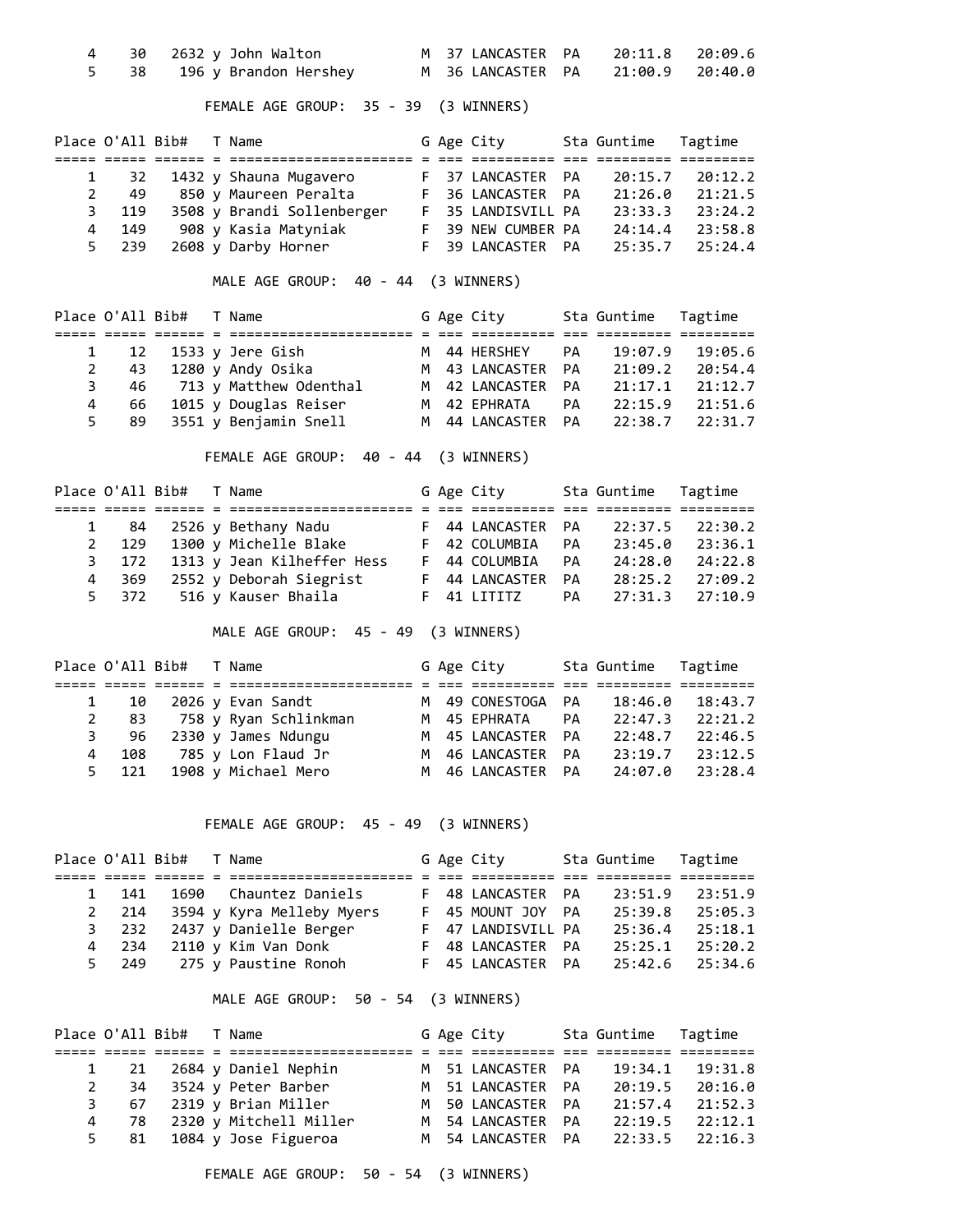|                |                  | Place O'All Bib# T Name |                                                                                                                    |  | G Age City                  |           | Sta Guntime             | Tagtime         |
|----------------|------------------|-------------------------|--------------------------------------------------------------------------------------------------------------------|--|-----------------------------|-----------|-------------------------|-----------------|
|                |                  |                         |                                                                                                                    |  |                             |           |                         | ===== ========= |
| $\mathbf{1}$   | 219              |                         | 24 y Barbara Boben                                                                                                 |  | F 54 LANCASTER              | PA        | 25:19.0                 | 25:09.2         |
| $\overline{2}$ | 233              |                         | 2415 y Karen Whittaker F 53 REINHOLDS                                                                              |  |                             | PA        | 25:35.5                 | 25:18.1         |
| 3              | 273              |                         | 669 y Linda Bressi                                                                                                 |  |                             | PA        | 26:07.8                 | 25:55.3         |
| 4              | 279              |                         | 2492 y Ann Jackson                                                                                                 |  | F 50 YORK<br>F 50 LANCASTER |           | PA 27:21.1              | 26:02.4         |
| 5              | 392              |                         | 2061 y Karen Smith                                                                                                 |  | F 54 QUARRYVILL PA 28:04.9  |           |                         | 27:20.4         |
|                |                  |                         | MALE AGE GROUP: 55 - 59 (3 WINNERS)                                                                                |  |                             |           |                         |                 |
|                |                  |                         |                                                                                                                    |  |                             |           |                         |                 |
|                |                  | Place O'All Bib# T Name |                                                                                                                    |  | G Age City                  |           | Sta Guntime             | Tagtime         |
| 1              | 16               |                         | 1749 y Philip Garland                                                                                              |  | M 58 LANCASTER              | PA        | 19:20.1                 | 19:16.4         |
| $\overline{2}$ | 17               |                         | 26 y William Boben                                                                                                 |  | M 55 LANCASTER              | PA        |                         | 19:17.8         |
| 3              | 57               |                         | 2496 y Jeffrey Kirchner                                                                                            |  | M 59 LANCASTER              | PA        | 19:20.8<br>21:40.5      | 21:37.2         |
| 4              | 170              |                         | 1079 y Stephen Bareuther M 56 LANCASTER                                                                            |  |                             | PA        | 24:23.2                 | 24:20.1         |
| 5              | 189              |                         | 1794 y Eric Hellman                                                                                                |  | M 55 LANCASTER              | PA        | 24:50.5                 | 24:41.4         |
|                |                  |                         | FEMALE AGE GROUP: 55 - 59 (3 WINNERS)                                                                              |  |                             |           |                         |                 |
|                | Place O'All Bib# |                         | T Name                                                                                                             |  | G Age City                  |           | Sta Guntime             | Tagtime         |
|                |                  |                         |                                                                                                                    |  |                             |           |                         |                 |
| $\mathbf{1}$   | 440              |                         |                                                                                                                    |  |                             |           | 28:14.3                 | 28:02.5         |
| $\overline{2}$ | 447              |                         | 2025 y Gloria Sandoe               F   58 NEWMANSTOW PA<br>2089 y Lori Switzer               F   55 EPHRATA     PA |  |                             |           | 30:02.3                 | 28:06.9         |
| 3              | 457              |                         | 1641 y Annette Berecin F 56 LANCASTER                                                                              |  |                             |           | PA 29:05.7              | 28:18.2         |
| 4              | 491              |                         | 2617 y Nancy Husser                                                                                                |  | F 58 MANHEIM                |           | PA 30:41.2              | 28:43.8         |
| 5              | 537              |                         | 23 y Richela (shelly) Bento F 55 YORK                                                                              |  |                             | <b>PA</b> | 31:05.1                 | 29:22.1         |
|                |                  |                         | MALE AGE GROUP: 60 - 64 (3 WINNERS)                                                                                |  |                             |           |                         |                 |
|                | Place O'All Bib# |                         | T Name                                                                                                             |  | G Age City Sta Guntime      |           |                         | Tagtime         |
|                |                  |                         |                                                                                                                    |  |                             |           |                         |                 |
| 1              | 85               |                         | 2152 y Daryl Yoder-Bontrager M 62 LANCASTER                                                                        |  |                             | PA        | 22:44.3                 | 22:30.6         |
| $\overline{2}$ | 90               |                         | 1624 y Doug Arndt                                                                                                  |  | M 61 STRASBURG              | PA        | 22:40.2                 | 22:34.4         |
| 3              | 115              |                         | M 63 LANCASTER<br>2375 y Stan Shantz                                                                               |  |                             |           | PA 23:32.3              | 23:17.7         |
| 4              | 193              |                         | 2582 y Tim Cantwell<br>M 61 WAYNE                                                                                  |  |                             |           | NJ 24:58.3              | 24:44.2         |
| 5              | 216              |                         | 188 y Gordon Jones                                                                                                 |  | M 61 LITITZ                 | PA        | 26:23.7                 | 25:06.8         |
|                |                  |                         |                                                                                                                    |  |                             |           |                         |                 |
|                |                  |                         | feMALE AGE GROUP: 60 - 64 (3 WINNERS)                                                                              |  |                             |           |                         |                 |
|                | Place O'All Bib# |                         | T Name                                                                                                             |  | G Age City                  |           | Sta Guntime             | Tagtime         |
|                |                  |                         |                                                                                                                    |  |                             |           | === ========= ========= |                 |
| 1              | 272              | 2220                    | Zeltha Ellis                                                                                                       |  | F 63 LANCASTER              | PA        | 29:20.8                 | 25:55.3         |
| $\overline{2}$ | 461              |                         | 2125 y Susan Waterfield                                                                                            |  | F 61 CONESTOGA              | PA        | 29:24.3                 | 28:23.1         |
| 3              | 600              |                         | 2238 y Beth Ann Good                                                                                               |  | F 61 LANCASTER              | PA        | 30:20.7                 | 29:57.4         |
| 4              | 702              |                         | 387 y Cynthia Krom                                                                                                 |  | F 60 LANCASTER              | PA        | 32:31.5                 | 31:09.2         |
| 5              | 836              |                         | 1956 y Carol Peachey                                                                                               |  | F 63 AKRON                  | PA        | 34:30.7                 | 32:51.8         |
|                |                  |                         | MALE AGE GROUP: 65 - 69 (3 WINNERS)                                                                                |  |                             |           |                         |                 |
|                | Place O'All Bib# |                         | T Name                                                                                                             |  | G Age City                  |           | Sta Guntime             | Tagtime         |
|                |                  |                         |                                                                                                                    |  |                             |           |                         |                 |
| 1              | 138              |                         | 2071 y Kenneth Stadden                                                                                             |  | M 67 LANCASTER              | PA        | 23:49.1                 | 23:46.2         |
| $\overline{2}$ | 371              |                         | 2122 y David Wanner                                                                                                |  | M 66 LANDISVILL PA          |           | 28:02.3                 | 27:10.5         |
| 3              | 385              |                         | 2299 y Donald Masey                                                                                                |  | M 65 LITITZ                 | PA        | 27:23.2                 | 27:17.1         |
| 4              | 533              |                         | 1257 y Dennis Wanner                                                                                               |  | M 69 RONKS                  | <b>PA</b> | 29:24.7                 | 29:16.9         |
| 5              | 542              |                         | 481 y Frank Dukes                                                                                                  |  | M 67 CHARLOTTES VA          |           | 30:16.7                 | 29:24.2         |
|                |                  |                         | FEMALE AGE GROUP: 65 - 69 (3 WINNERS)                                                                              |  |                             |           |                         |                 |
|                |                  |                         |                                                                                                                    |  |                             |           |                         |                 |
|                |                  |                         |                                                                                                                    |  |                             |           |                         |                 |

| Place O'All Bib# |  | Name                        |  | G Age City         | Sta Guntime - Tagtime |  |
|------------------|--|-----------------------------|--|--------------------|-----------------------|--|
|                  |  |                             |  |                    |                       |  |
|                  |  | 1 724 2302 y Donna McCaskey |  | F 67 LANDISVILL PA | 32:45.4 31:28.7       |  |